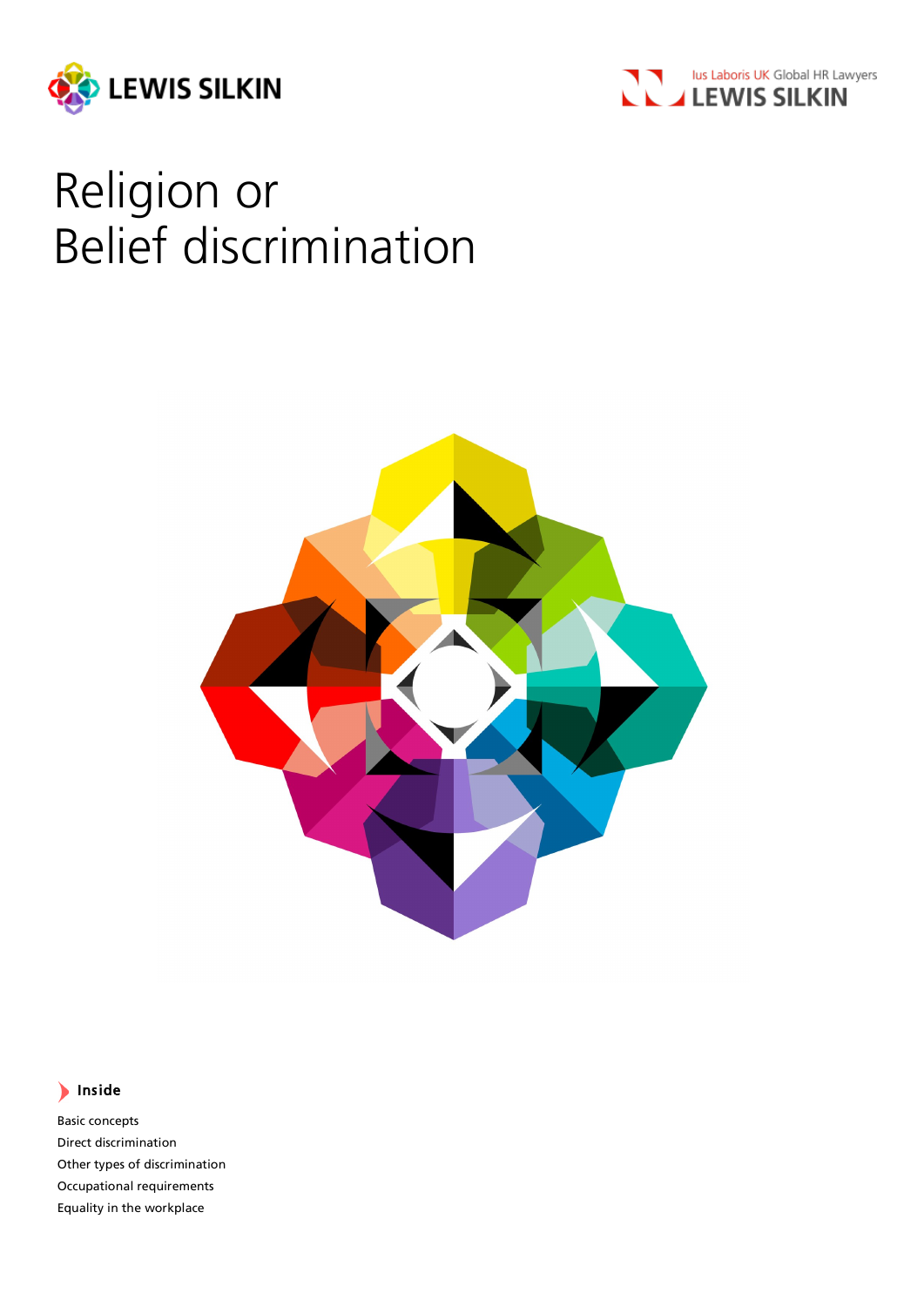

# **Introduction**

The European Equal Treatment Framework Directive (2000/78/EC) prohibits direct discrimination, indirect discrimination, harassment and victimisation in the workplace in respect of various characteristics including religion, religious belief and philosophical belief. This is implemented through the Equality Act 2010.

This Inbrief provides a general summary of the main features of the law and highlights some practical issues for employers to consider.

# Basic concepts

# **Who is protected?**

Protection from religion or belief discrimination used to come from the Employment Equality (Religion or Belief) Regulations 2003 (the "Religion or Belief Regulations"). However, on 1 October 2010, the Equality Act 2010 ("the Act") took effect, bringing together and amending the various strands of discrimination legislation, including rules relating to religion and belief discrimination.

The Act defines religion and belief so that 'religion' means any religion; 'belief' means any religious or philosophical belief; and a reference to religion or belief includes a reference to a lack of religion or belief as the case may be.

There is no list of the groups who are protected. ACAS has drawn up guidance on the Act (www.acas.org.uk) and attached as an appendix to this is a description of commonly practised religions setting out, for example, prayer obligations and the dates of the main festivals. However, the protection of the Act extends well beyond this to include lesser known faiths.

It is unlawful to discriminate against:

- **Job applicants** in relation to recruitment arrangements and decisions, harassment and victimisation
- **Employees** in relation to terms, promotions, transfers, training, benefits, dismissal, harassment and victimisation
- **Ex-employees**  where the discrimination is closely connected to their employment

Types of discrimination

- **Direct discrimination** less favourable treatment because of religion or belief
- **Indirect discrimination** applying a provision, criterion or practice which disadvantages an employee/job applicant, and would put others of the same religion or belief at a particular disadvantage, and which is not a proportionate means of achieving a legitimate aim (i.e. not justified by the employer)
- **Victimisation** subjecting someone to a detriment for making a complaint or bringing or assisting with a claim

• **Harassment** — unwanted conduct related to religion or belief which violates a person's dignity or creates an intimidating, hostile, degrading, humiliating or offensive environment

# Direct discrimination

Under the Act, direct discrimination covers any less favourable treatment that is 'because of' the religion or belief of the person discriminated against or that of any other person.

The new definition in the Act covers **associative** discrimination – less favourable treatment because of the religion or belief of someone else with whom the employee associates (for example, an employee's Muslim wife) – and **perception** discrimination – less favourable treatment because an employer perceives that an employee holds a certain belief (for example, an employer may think that an employee is a Roman Catholic, whereas he is actually an atheist).

Under the Religion or Belief Regulations, discrimination solely on the grounds of the religion or belief of the discriminator was not covered. For example, where a religious employee discriminated against a colleague, who has children born outside marriage, as an expression of his religious views. It is less clear that this exclusion remains under the Act.

Direct discrimination cannot be justified in legal terms save in very limited circumstances where there is an occupational requirement for a person to be of a particular religion. For more about this, see below.

# Other types of discrimination

#### **Indirect discrimination**

This is the application of a provision, criterion or practice ("PCP") which on the face of it applies equally to all but which in fact puts or would put those of a particular religion or belief at a disadvantage. The person complaining of it must actually have been disadvantaged. An employer has a defence if it can show that the PCP is a proportionate means of achieving a legitimate aim. Indirect discrimination is probably the area in which the impact of the laws is felt most by employers. Examples are given below under the heading 'Religious observance'.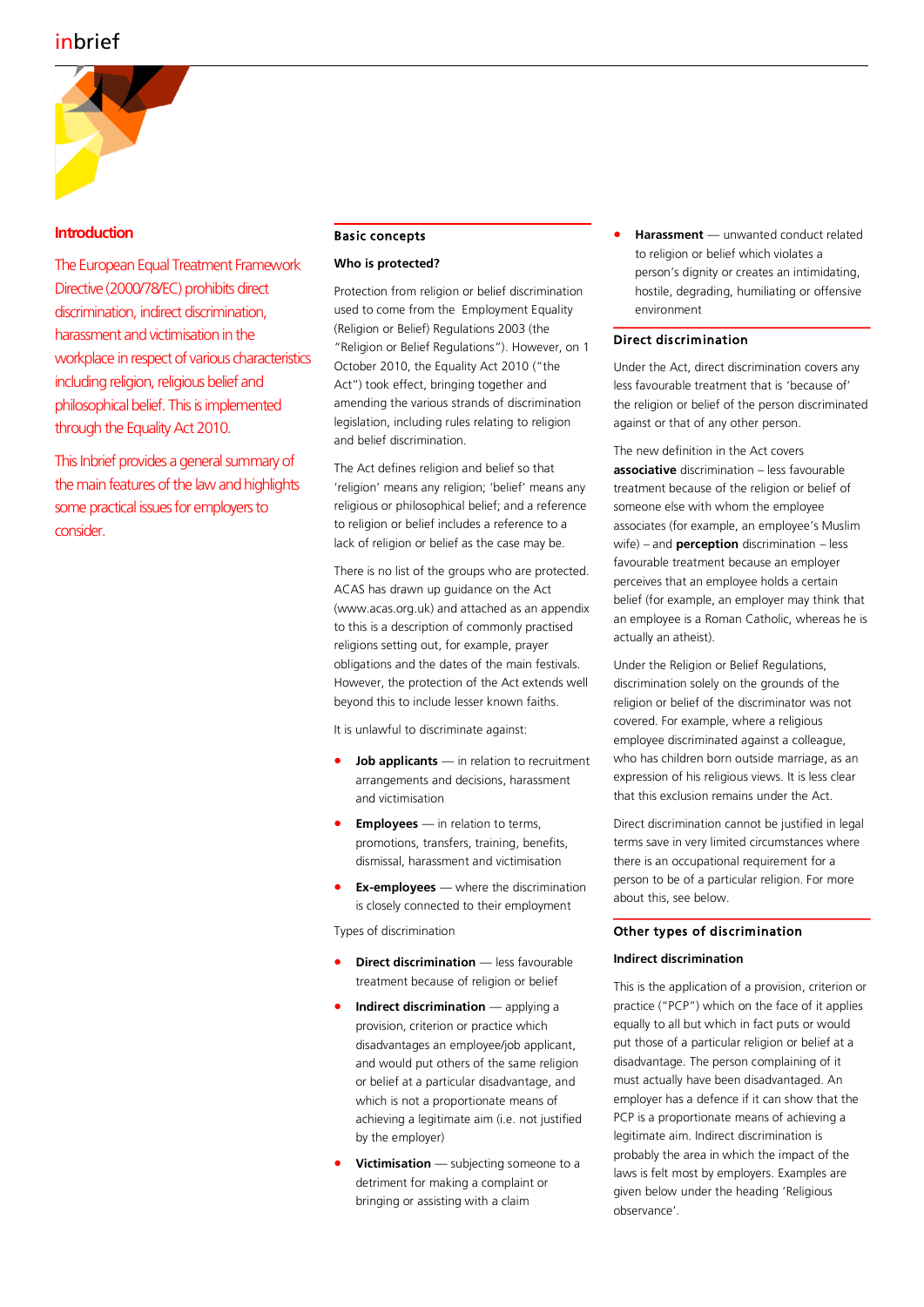

#### Victimisation

The definition of victimisation is the same as that used for other strands of discrimination. This means that anyone who makes (or intends to make or is suspected of making or intending to make) a complaint of discrimination (whether to the employer or to a tribunal), or assists someone else's complaint, is protected from being treated unfavourably as a result.

#### **Harassment**

It is unlawful to harass job applicants, employees and ex-employees. Harassment is specifically defined in the Act. It takes place where a person is subjected to unwanted conduct related to religion or belief which has the purpose or effect either of violating dignity, or of creating an offensive environment. Both single acts directed at a particular person and more general behaviour that creates an inappropriate environment can fall within the definition of harassment.

As with direct discrimination, harassment may be based on the religion or belief of another person with whom the victim associates. It may also be based on the victim's perceived religion or belief.

However in contrast to direct discrimination, harassment which is solely on the grounds of the religion or belief of the discriminator is clearly prohibited under the Act. For example, where a devoutly religious employee continually refers to her colleagues as "heathens", those colleagues may have a claim for harassment.

Harassment does not need to be directed at anyone in particular. Telling religious jokes which cause offence to some of the workforce could potentially be considered harassment.

Nor does the harasser need to intend the harassment — it is enough if their conduct has a harassing effect. In determining this, a tribunal will take into account all the circumstances including the point of view of the victim. This means that a single act may be harassment where it is reasonably obvious that the behaviour in question was inappropriate. However, it may not be harassment where it is not reasonably obvious that the victim could regard it as offensive – for example, if a person reacts very sensitively to something that most would not regard as inappropriate conduct. If

the victim has made it clear that such behaviour is unwanted, any repetition of the behaviour will be harassment.

## Occupational requirements

The Act provides a defence to discrimination on grounds of religion or belief, where being a particular religion or belief is an 'occupational requirement' of the job. This means that it can be lawful for an employer to specify for example that a Catholic or a Muslim is needed for a particular job. An occupational requirement can be used to justify decisions not to recruit, train or promote and to justify dismissals.

The test for occupational requirement

In order to reject someone for a job on grounds of their religion or belief, an employer must look at the nature of the employment, or the context in which it is carried out, and then show that:

- the requirement to be of a particular religion is an **occupational requirement** – i.e. it is crucial to the post, and not one of several factors or merely a sham or pretext
- applying the requirement must be a **proportionate means of achieving a legitimate aim** — i.e. alternatives have been considered by the employer, and this is the only realistic solution
- the person in question does not meet the requirement, or it is reasonable in all the circumstances to be satisfied that they do not meet the requirement

There is a further exception for employers which have an 'ethos based on religion or belief', albeit that they will still have to comply with all limbs of the test. This broadened version of the exemption may be of use to organisations such as church-run schools, hospitals and care homes, although employment tribunals are likely to interpret it narrowly. Finally, there is an exemption for employment which is for the purposes of organised religion.

The burden is on the employer to show that an occupational requirement applies in a particular case.

The ACAS guidance in this area suggests employers:

• identify the requirement at the start of the recruitment, training or promotion process making it clear to all applicants

- consider whether the requirement applies to certain duties of the post only and whether those duties could readily be undertaken by someone else
- periodically review, and reassess each time a new role becomes vacant, whether the requirement is really necessary

## Equality in the workplace

## **Equality policies**

Religion or belief as a potential basis for discrimination should be included in all diversity policies/equal opportunities policies. The ACAS guidance recommends that these policies should be reinforced by:

- making clear to staff what behaviour is unacceptable, including the fact that discrimination on the grounds of religion or belief is unlawful
- making sure that staff know what to do if they think discrimination or harassment is taking place, whether it is directed at them or someone else
- ensuring that staff are trained in equality issues, including issues relating to religion or belief

An equal opportunities policy, backed up by appropriate training, will help an employer to show that it has taken all reasonable steps to prevent employees from discriminating against or harassing other employees. This is essential if the employer is to avoid being held liable for the discriminatory conduct of its employees.

#### **Equal opportunities monitoring**

There is no obligation in the Act (or elsewhere) to collect information from employees as to their religion and similarly no obligation not to do so. Employers who do decide to collect it should do so on a voluntary basis and explain why the question is being asked and what the information will be used for. For most purposes it will be possible for the information to be used for. For most purposes it will be possible for the information to be gathered confidentially and anonymously and this may persuade employees to co-operate. Remember that this will be 'sensitive information' for data protection purposes and should be treated accordingly.